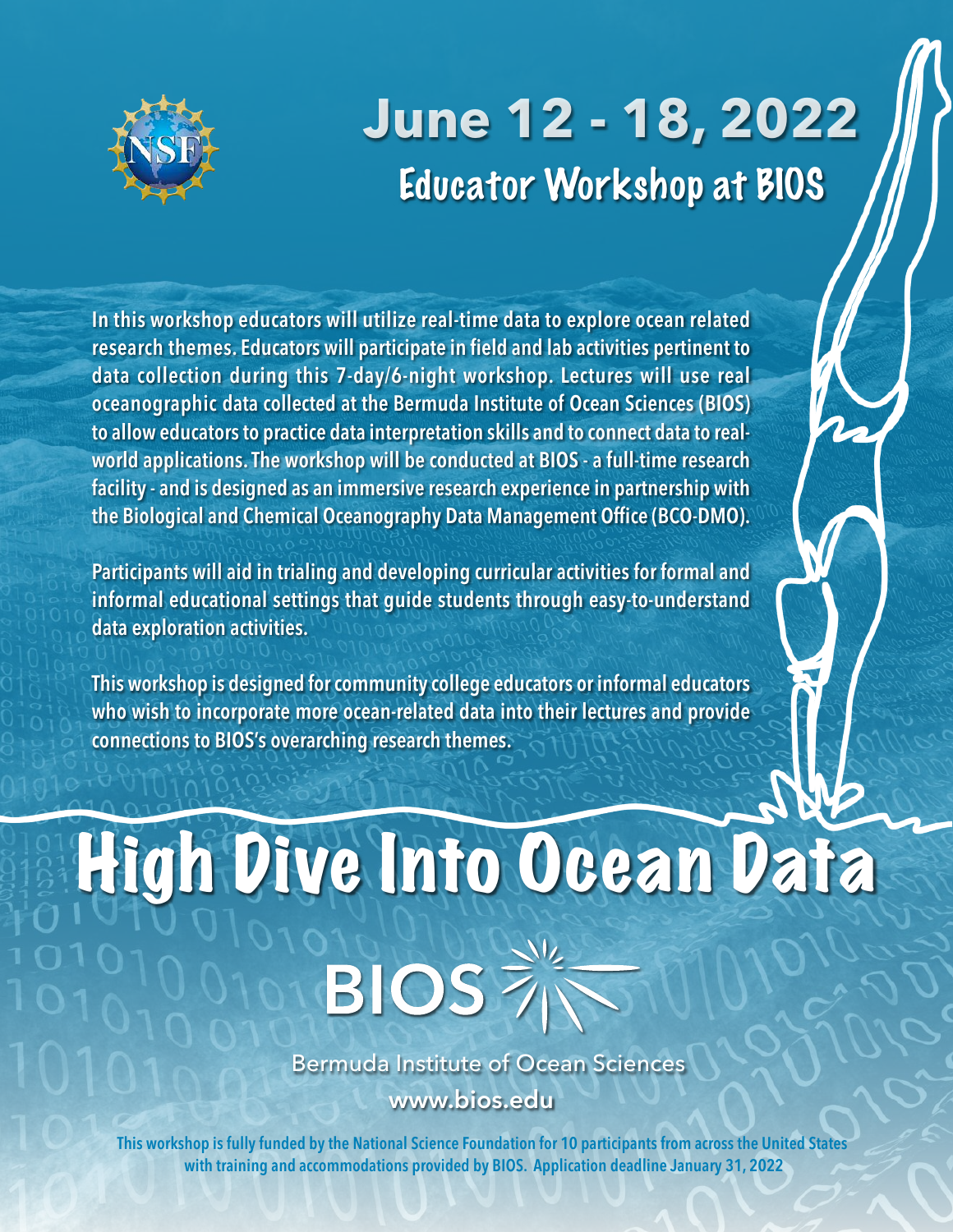

**High Dive Into Ocean Data Workshop Application Form June 12 - 18, 2022** 

| E-mail 2008 2009 2010 2021 2022 2023 2024 2022 2023 2024 2022 2023 2024 2022 2023 2024 2022 2023 2024 2025 20 |
|---------------------------------------------------------------------------------------------------------------|
|                                                                                                               |
| City _______________________State ________________________Zip code ______________                             |
|                                                                                                               |
| Years(s) taught ____________ Main subject(s) taught ____________________________                              |
|                                                                                                               |
|                                                                                                               |
| Swimming / snorkeling ability (strong / medium / weak) _________________________                              |
|                                                                                                               |

**Please send application to [oa@bios.edu](mailto:oa@bios.edu)**

## **Questions?**

Please contact: [oa@bios.edu](mailto:oa@bios.edu) or call 441-297-1880 ext. 238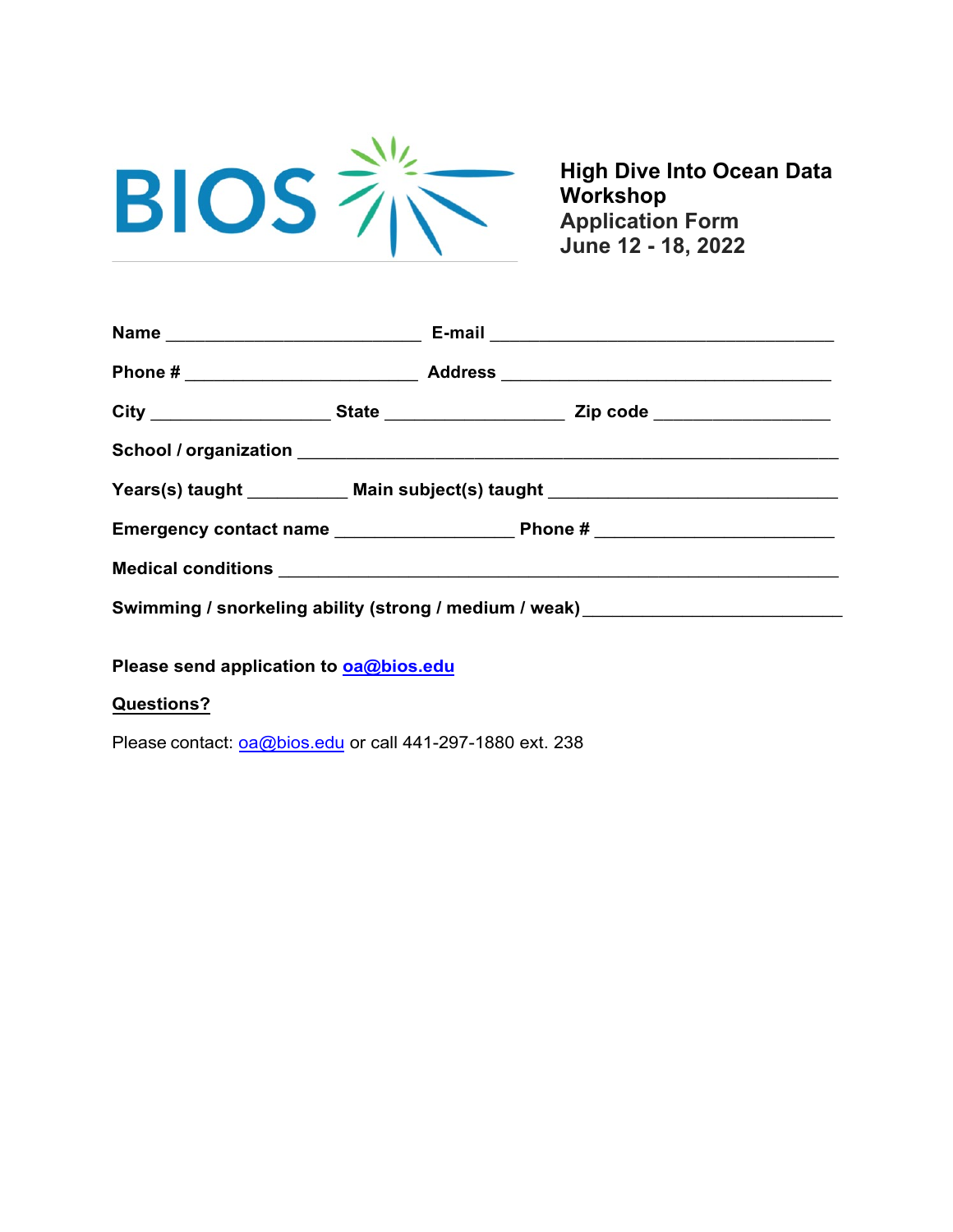## **High Dive Into Ocean Data Workshop Questionnaire**

*If you need more space to answer the following questions, please feel free to attach a separate document. All applicants must fill out the questionnaire.*

1. What courses do you currently instruct and/or plan to teach in the 2022/2023 academic year?

2. Describe the students you work with and how many you engage with in an average academic year? (e.g. year level, student demographics)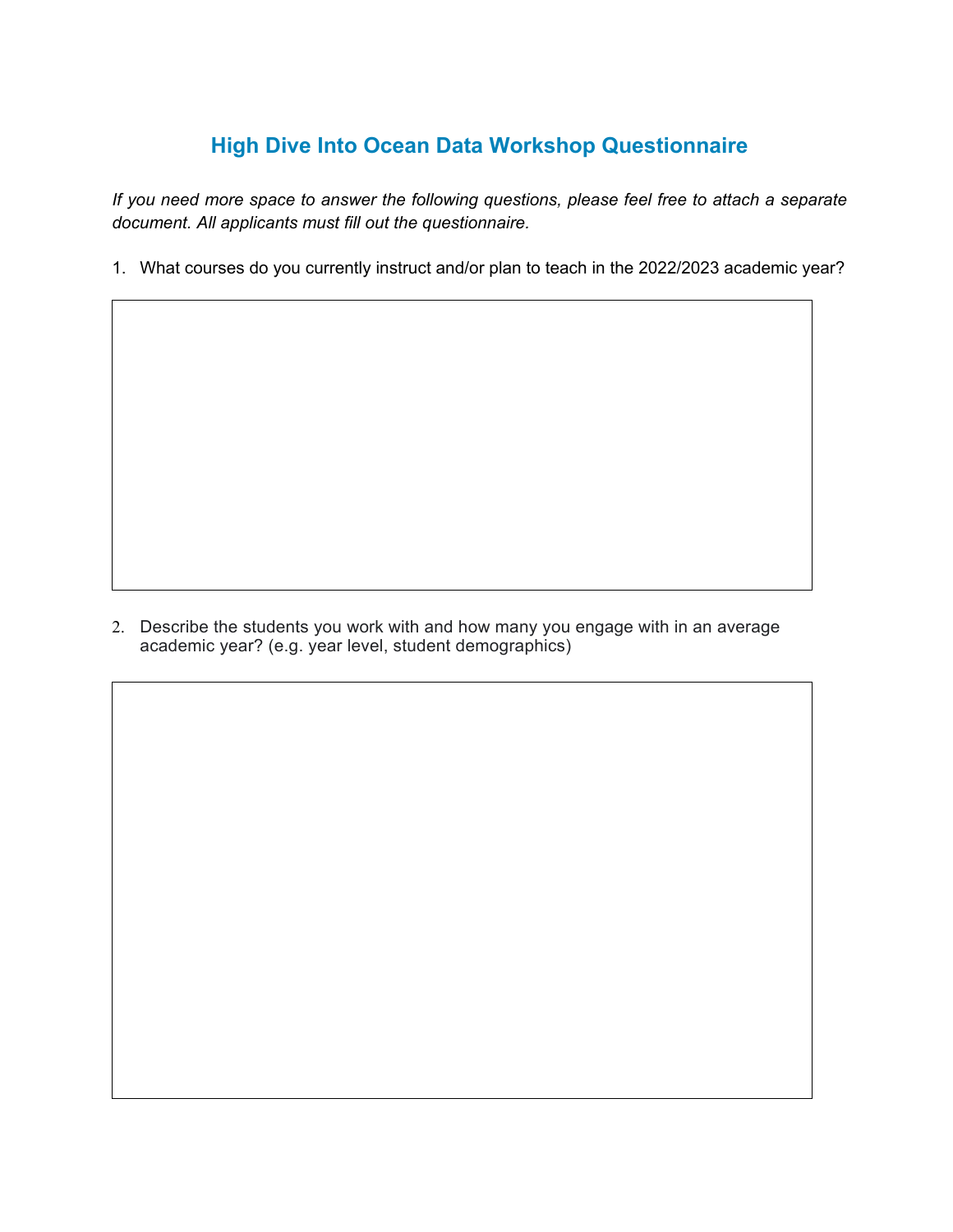3. What do you enjoy most about working in the field and/or laboratory environments?

4. How would participation in this workshop benefit your students and your courses?

3. How do you currently integrate scientific data into your courses?

 $\overline{\phantom{a}}$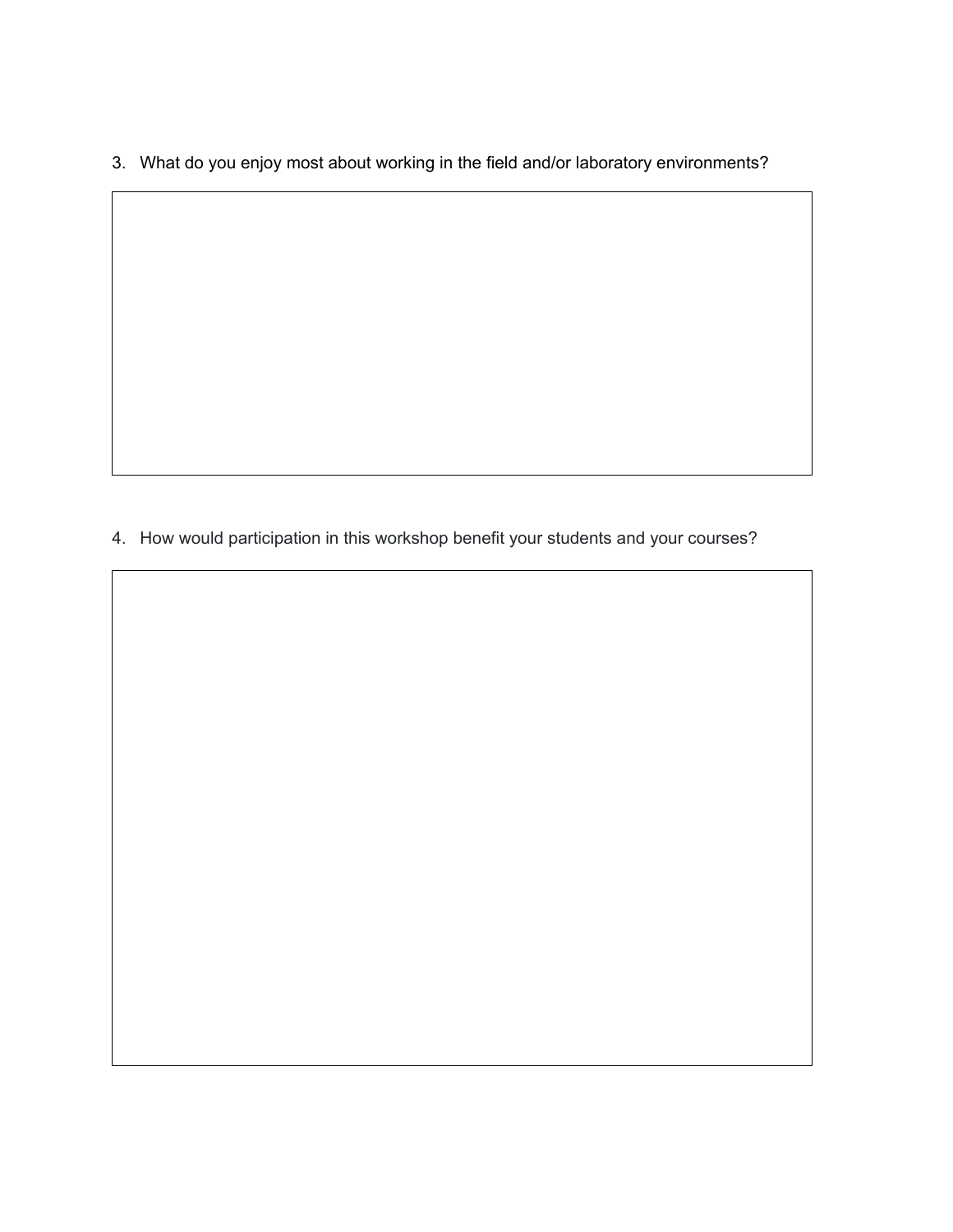5. What scientific topics at BIOS are you most interested in? [www.bios.edu](http://www.bios.edu/)

6. What do you hope to gain from participation in this workshop?